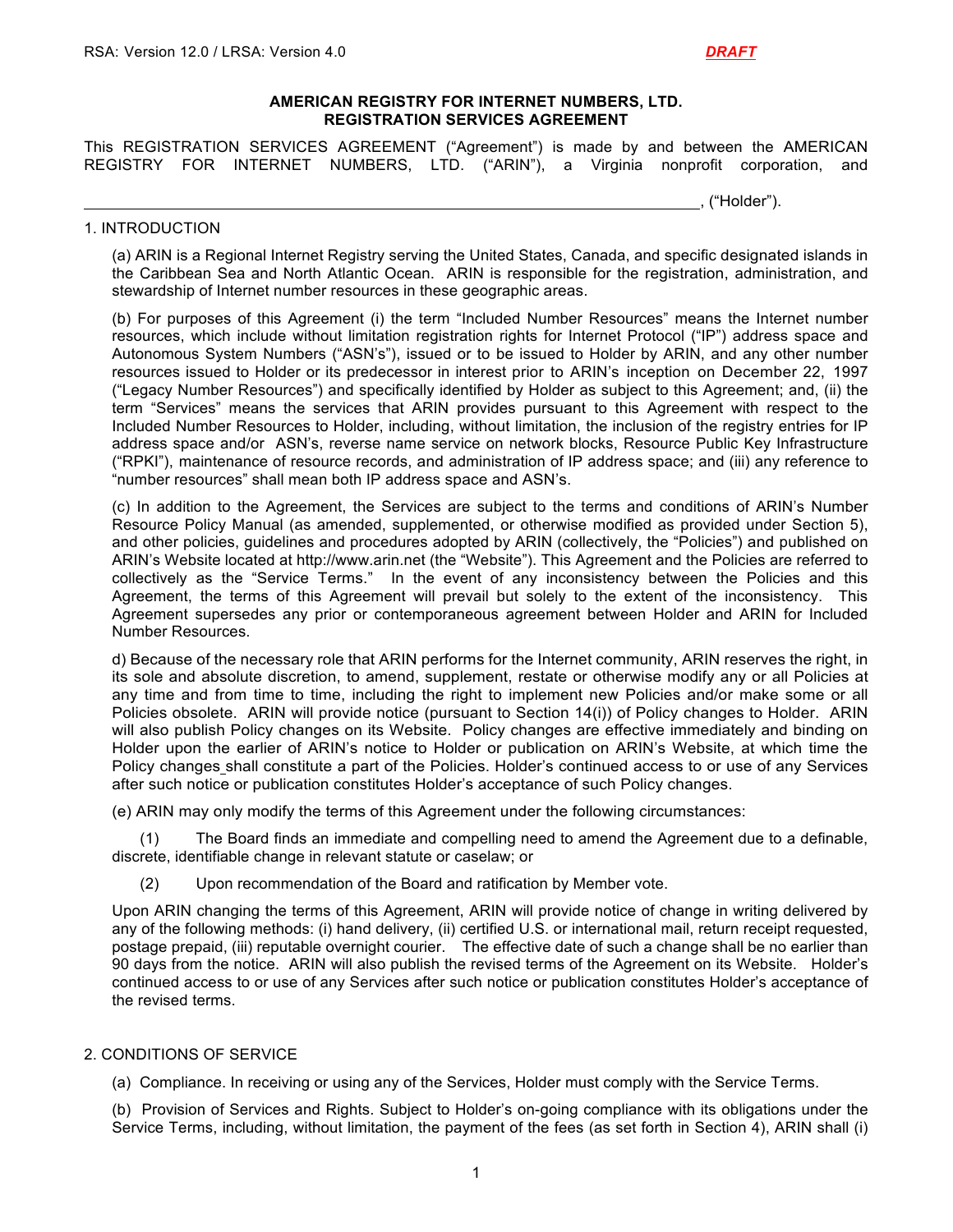provide the Services to Holder in accordance with the Service Terms and (ii) grant to Holder the following specified rights:

- (1) The exclusive right to be the registrant of the Included Number Resources within the ARIN database;
- (2) The right to use the Included Number Resources within the ARIN database; and
- (3) The right to transfer the registration of the Included Number Resources pursuant to the Policies.

Holder acknowledges that other registrants with ARIN have rights that intersect or otherwise impact Holder's rights and/or use of the Included Number Resources, including, but not limited to, other registrants benefiting from visibility into the public portions of registrations of the Included Number Resources as further described in the Policies.

(c) Information and Cooperation. Holder has completed an application provided by ARIN for one or more Services (the "Application"). Holder must (i) promptly notify ARIN if any information provided in the Application changes during the term of this Agreement, and (ii) make reasonable efforts to promptly, accurately, and completely provide any information or cooperation required pursuant to the Service Terms or in response to any inquiry or request made to Holder by ARIN during the term of this Agreement. In addition, Holder shall promptly provide ARIN with complete and accurate information, and cooperation as required by any Service Terms or that ARIN requests in connection with ARIN's provision of any of the Services to Holder. If Holder does not provide ARIN with such information or cooperation that ARIN requests, ARIN may take such failure into account in evaluating Holder's subsequent requests for transfer, allocation or assignment of additional number resources, or requests for changes to any Services.

(d) Prohibited Conduct By Holder. In using any of the Services, Holder shall not: (i) disrupt or interfere with the security or use of any of the Services; (ii) violate any applicable laws, statutes, rules, or regulations; or (iii) assist any third party in engaging in any activity prohibited by any Service Terms.

(e) Cooperation With Government Authority. ARIN shall have the right, without liability or notice to Holder, to cooperate and comply with all applicable laws, statutes, rules, or regulations and all government or judicial inquiries or orders ("Orders") with respect to Holder's use of any Service. ARIN shall have the right, without liability or notice to Holder, to follow any Order concerning any number resources or Holder's use of any Service, including an Order to stop any Service or to terminate this Agreement. ARIN shall, when legally permitted and to the extent allowed by an Order, notify Holder within a reasonable amount of time after receipt of an Order.

(f) Content Control. Holder acknowledges that ARIN does not have the ability to control or influence content accessible through or facilitated by those who receive number resources, directly or indirectly, from ARIN.

#### 3. USE OF THE ARIN DATABASE

(a) Authorization. The Administrative Point of Contact ("POC") will be an employee designated by Holder who will be the principal point of contact between Holder and ARIN with respect to the Included Number Resources in the ARIN registry database, and have the sole right to designate other qualifying POCs of Holder with authority to modify the Included Number Resources in the ARIN registry database ("Authority"). The Administrative POC will also facilitate Holder's compliance with the terms and conditions of this Section 3. Upon ARIN's request, Holder will promptly provide ARIN with accurate documentation and information regarding the identity of the Administrative POC and any other POCs with the authority to act on behalf of Holder. Holder must notify ARIN promptly if: (i) the relationship between a POC and Holder is terminated; (ii) a POC's Authority is to be revoked; (iii) Holder has any reason to believe that a POC has granted or will grant a third party unauthorized access to the ARIN registry database or any portion thereof; or (iv) if Holder wants to designate a different Administrative POC. Notices to ARIN under this Section 3(a) must be given by e-mail to hostmaster@arin.net or submitted through an authorized account via ARIN Online and will be effective when acknowledged as received by ARIN.

(b) Responsibility for Directory Services Data. Holder is responsible for the timely and accurate maintenance of directory services data (WHOIS) with respect to the Included Number Resources, as well as data concerning any organization to which Holder further sub-delegates the Included Number Resources.

(c) Holder Liability for Acts and Omissions. Holder is solely and exclusively responsible for all acts and omissions of its POCs and/or others acting by or on behalf of Holder, whether or not authorized in law or in fact. Holder is solely and exclusively responsible for the security of its access to and use of Included Number Resources in the ARIN registry database and for any loss or damage that Holder suffers based on its access or use of the ARIN registry database.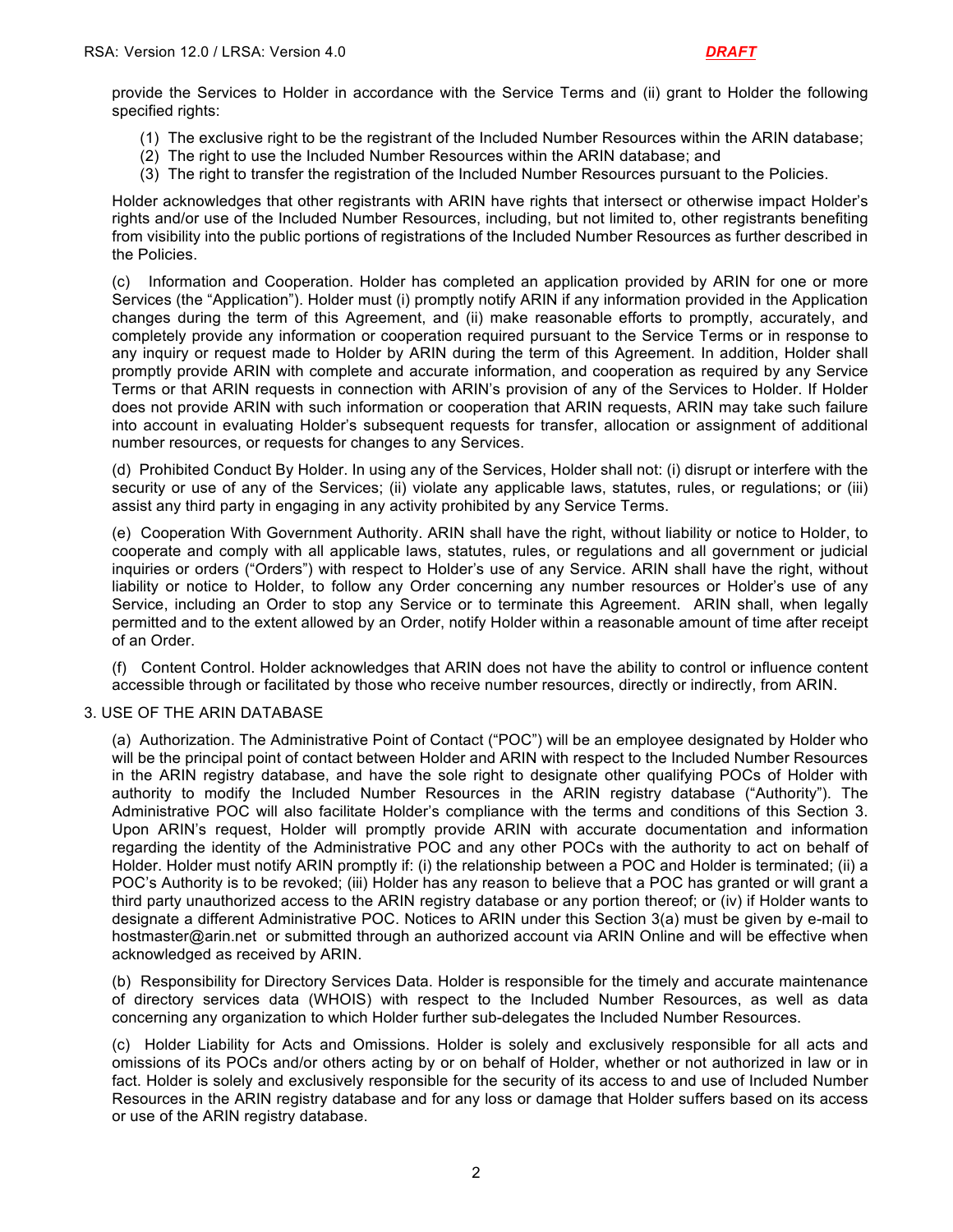#### 4. FEES AND PAYMENTS

(a) Fee Schedule. As a condition precedent to ARIN's duty to provide any Services, Holder shall pay ARIN for providing the Services in accordance with ARIN's Fee Schedule for Included Number Resources, which is available on the Website. ARIN will have the right to change the Fee Schedule applicable to one or more Services, which change will be posted on the Website, provided that ARIN must set its fees in an open and transparent manner through the ARIN community consultation process. Legacy maintenance fees cannot exceed the fees charged to comparable non-legacy holders for registration services as set forth in ARIN's Fee Schedule for comparable number resources.

(b) Initial Fees in Advance of Service. Prior to ARIN providing Holder with Services, Holder shall pay ARIN any applicable "initial fees" as set forth in the Fee Schedule, as well as any presently outstanding fees due to ARIN.

(c) Fee Notices and Outcomes. Holder will be notified in writing by an invoice from ARIN to pay its fees. Such invoice will be sent at least 30 days before payment is due. If Holder does not pay the fees due to ARIN under this Agreement when due, ARIN shall provide a second written notice to the Holder that will constitute the notice of delinquency (the "Delinquency Notice"). If Holder fails to make payment in response to the Delinquency Notice within thirty (30) days after the date of such Delinquency Notice, ARIN shall provide Holder with a final delinquency notice and make reasonable efforts to reach Holder telephonically (the "Final Delinquency Notice"). If, for any reason, Holder has not made such payment within thirty (30) days after ARIN provides the Final Delinquency Notice, ARIN has the right to: (i) stop providing Services, and/or (ii) if any invoice remains unpaid six (6) months after payment was due, terminate this Agreement and revoke the Included Number Resources. If the Services are stopped, Holder may have the Services restored if it brings its account current before revocation. To the extent the Included Number Resources have been revoked but not reissued by ARIN, Holder may seek to have such Included Number Resources restored if it contacts ARIN, brings its account current, pays an additional fee that ARIN may prescribe on its Fee Schedule, and signs the then-current Registration Services Agreement.

(d) No Refunds. All fees paid by Holder to ARIN are deemed fully earned upon receipt and are nonrefundable.

### 5. CURRENT AND FUTURE POLICIES

Pursuant to ARIN's Policy Development Process ("PDP"), ARIN maintains the Policies and may at any time in its sole and absolute discretion amend the Policies, implement new policies (which once amended or implemented, becomes part of the Policies), or revoke existing Policies. Such amendments or new Policies shall be binding upon Holder immediately upon publication on ARIN's Website. Holder acknowledges and agrees to be bound by and comply with the Policies (as amended from time to time), except to the extent the Policies conflict with the terms of this Agreement.

#### 6. REVIEW OF HOLDER'S NUMBER RESOURCES

Whenever a transfer or additional IP address space is requested by Holder, ARIN may review Holder's utilization of previously allocated or assigned number resources and other Services received from ARIN to determine if Holder is complying with the Service Terms. Except as set forth in this Agreement, (i) ARIN will take no action to reduce the Services currently provided for Included Number Resources due to lack of utilization by the Holder, and (ii) ARIN has no right to revoke any Included Number Resources under this Agreement due to lack of utilization by Holder. However, ARIN may refuse to permit transfers or additional allocations of number resources to Holder if Holder's Included Number Resources are not utilized in accordance with Policy.

#### 7. NO PROPERTY RIGHTS

Holder acknowledges and agrees that: (a) the Included Number Resources are not property (real, personal, or intellectual) of Holder; (b) Holder does not and will not have or acquire any property rights in or to any number resources for any reason, including but not limited to, by virtue of this Agreement or the prior issuance of any number resources to it or any access or use thereof by Holder; (c) Holder will not attempt, directly or indirectly, to obtain or assert any patent, trademark, service mark, copyright, or any other form of intellectual, proprietary, or property rights in any number resources in the United States or any other country; and (d) Holder will transfer or receive Included Number Resources in accordance with the Policies.

#### 8. IMPACT OF VOLUNTARY RETURN OF NUMBER RESOURCES

Holder may voluntarily return to ARIN any portion of the Included Number Resources. If Holder returns any portion of the Included Number Resources, it may be eligible for certain benefits, including partial or permanent reduction in ARIN fees, as ARIN may from time to time prescribe.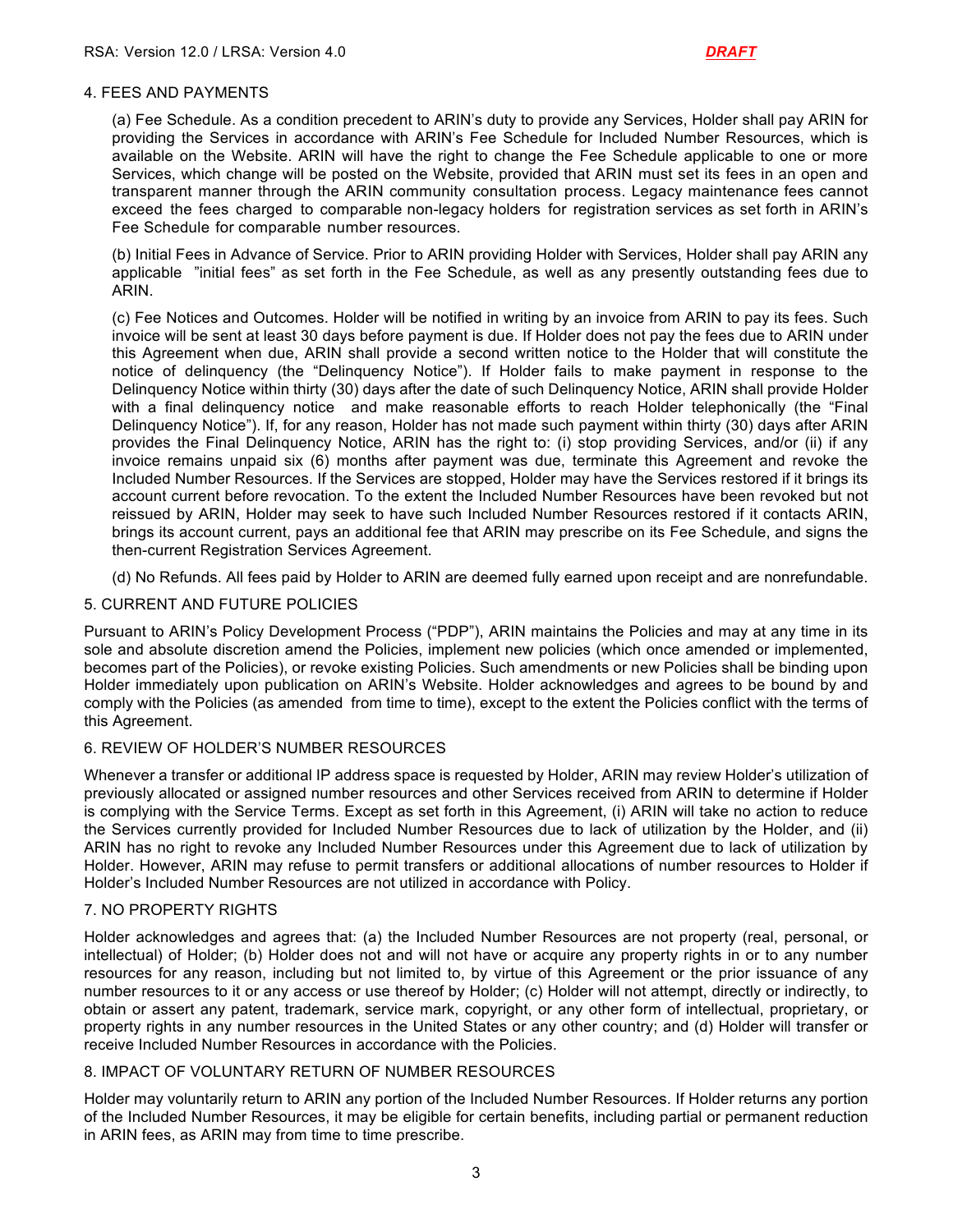#### 9. REPRESENTATIONS AND WARRANTIES

Each party represents and warrants to the other party that: (a) it has the full power and authority to enter into and perform its obligations under this Agreement ; (b) the assent to and performance by it of its obligations under this Agreement do not breach or conflict with any other agreement or arrangement by which it is bound; (c) it will comply with this Agreement, the Policies and all applicable laws, regulations or rules, and (d) this Agreement constitutes a legal, valid, binding, and an executory obligation of the parties executing or assenting to this Agreement, enforceable in accordance with its terms and conditions.

#### 10. BANKRUPTCY

(a) If Holder: (i) files any petition under any chapter of the Title 11 of the United States Bankruptcy Code (the "Bankruptcy Code") or other insolvency or bankruptcy law; or (ii) has a petition filed against it under any insolvency or bankruptcy law; or (iii) makes a general assignment for the benefit of creditors, has a receiver appointed for it, or a trustee takes possession of all or substantially all of Holder's assets; or (iv) dissolves, liquidates or ceases its normal business, or indicates its intent to dissolve, liquidate, or cease its normal business operations (each of the foregoing, a "Bankruptcy Event"), Holder will promptly provide written notice thereof to ARIN. Upon such notice, or if ARIN otherwise learns of the occurrence of a Bankruptcy Event, ARIN may take such appropriate or lawful action, including, but not limited to, intervening in such Bankruptcy Event, to preserve its rights under this Agreement, including, but not limited to, ARIN's rights under Section 7. Holder agrees to consent to ARIN intervening in any such Bankruptcy Event and taking such other appropriate or lawful actions as ARIN determines, in its sole and absolute discretion, so that ARIN can protect its rights under this Agreement, including, but not limited to, Section 7.

(b) Holder acknowledges and agrees that this Agreement is executory.

(c) Holder further hereby acknowledges and agrees that none of the number resources, none of the Services, or nothing else provided by or on behalf of ARIN in connection therewith is or will be the property (real, personal, or intellectual) of Holder's bankruptcy estate within the meaning of Section 541 of the Bankruptcy Code.

(d) Upon the occurrence of a Bankruptcy Event, such Bankruptcy Event or any other event of default or breach under this Agreement shall constitute "cause" pursuant to Section 362(d) of the Bankruptcy Code for granting ARIN relief from the automatic stay or any other applicable injunction to exercise ARIN's rights and remedies under this Agreement, and Holder shall, and hereby does, consent to such relief.

#### 11. INDEMNIFICATION

(a) Holder shall indemnify, defend, and hold harmless ARIN, each of their respective predecessors, successors and assigns, each of their respective employees, representatives, agents, attorneys, advisors, trustees, directors, officers, managers, and members (collectively, the "Indemnified Parties") from any and all claims, demands, disputes, actions, suits, proceedings, judgments, damages, injuries, losses, expenses, costs and fees (including costs and fees associated with attorneys, accountants, investigators and experts), interests, fines and penalties of whatever nature, character or description, whether known or unknown, anticipated or unanticipated, fixed or contingent, now existing or which may hereafter accrue (collectively, "Claims") brought or asserted by a third party against any of the Indemnified Parties alleging facts or circumstances that, directly or indirectly, relate to or arise from or in connection with: (1) any authorized or unauthorized access to or use of any Service or any Included Number Resources by Holder or any of Holder's parent, subsidiaries or other affiliates, or any of their respective predecessors, successors or assigns, or any of their respective directors, officers, managers, shareholders, members, partners, employees, representatives, agents, advisors, or other persons acting by, through, under or in concert with any of them (each, a "Holder Party" and collectively the "Holder Parties"); (2) any authorized or unauthorized access to or use of the any Service or any Included Number Resources by any person who acquired authorized or unauthorized access to or use of any Service or any Included Number Resources by or through a Holder Party; and/or (3) any breach of any Service Terms by Holder or any other Holder Party.

(b) Holder shall keep ARIN informed of and consult with ARIN in connection with the progress of any such Claim. Holder shall not settle, compromise, or in any other manner dispose of any Claim without the prior written consent of ARIN. Holder shall not engage in any action or omit to take any action in connection with any Claim that would likely result in harm or have an adverse consequence to ARIN, any of ARIN's rights pursuant to any Service Terms, or any Included Number Resources or other number resources. ARIN shall have the right to participate in the settlement, compromise and/or disposition of any Claim. Holder may retain counsel to defend against any Claims provided Holder may retain such counsel only upon prior written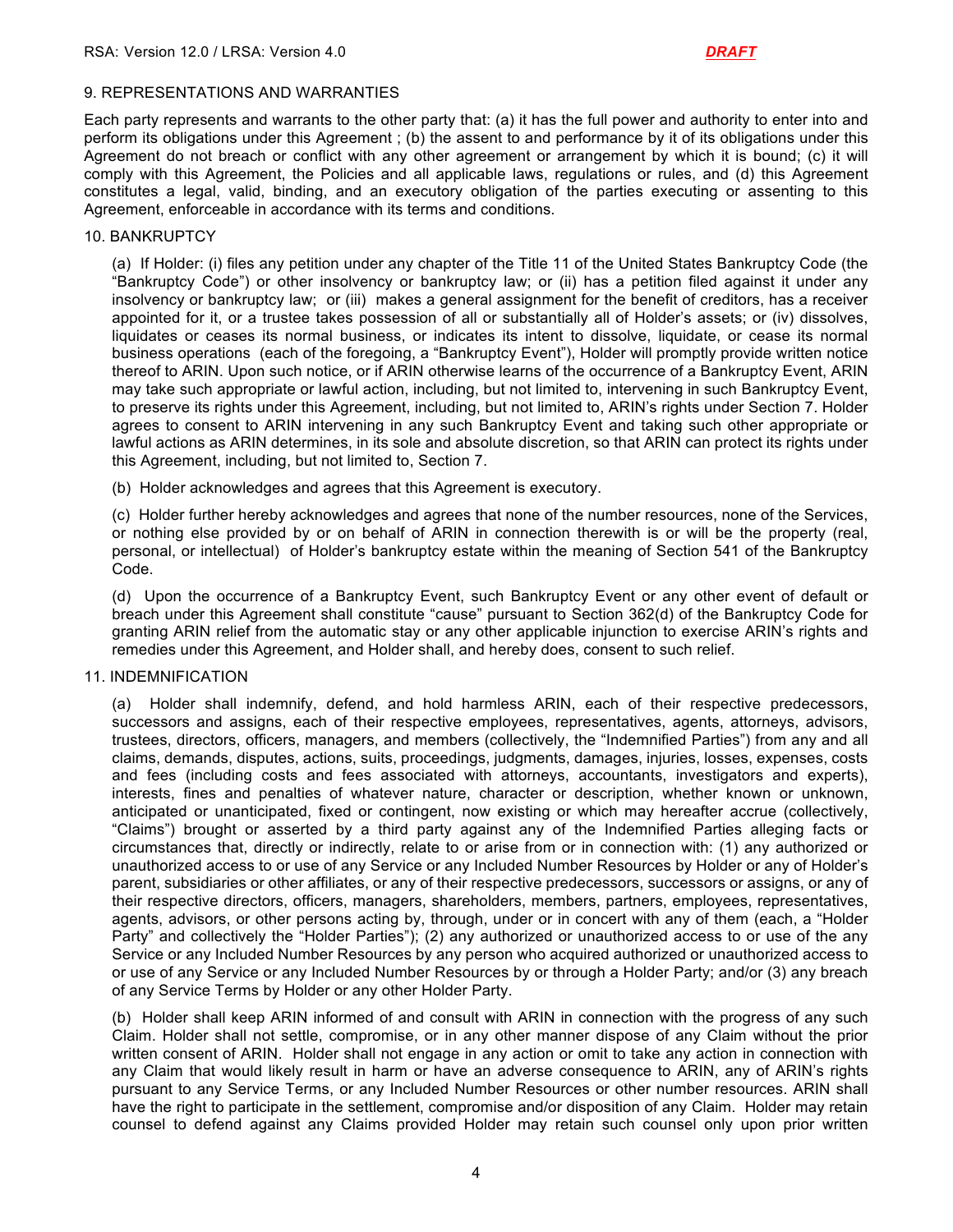approval by ARIN, such approval not to be unreasonably withheld. If, in ARIN's reasonable judgment, (i) a potential or actual conflict exists or arises between the interest of ARIN and Holder in any such Claim or (ii) Holder fails to diligently and fully perform its obligations under this Section 11, ARIN shall have the right to (i) retain its own counsel, whose reasonable fees and costs will be paid by Holder, to defend the Indemnified Parties and (ii) control the disposition of any Claim at Holder's sole cost and expense.

(c) Holder shall provide written notice to ARIN promptly of the assertion against Holder or any other person of any Claim or the commencement of any Claim, whether or not an Indemnified Party is named or identified in the Claim, alleging facts or circumstances that, in any way, whether directly or indirectly, relate to, arise from, or may be connected with any Service Terms.

#### 12. DISCLAIMERS, EXCLUSIONS, AND LIMITATIONS

(a) DISCLAIMER OF WARRANTIES. HOLDER ACKNOWLEDGES AND AGREES THAT THE SERVICES, INCLUDING, WITHOUT LIMITATION, THE INCLUDED NUMBER RESOURCES AND THE REGISTRATION THEREOF, ARE PROVIDED ON AN "AS-IS" BASIS WITH ALL RISKS AND FAULTS ASSOCIATED THEREWITH. EXCEPT AS PROVIDED IN SECTION 9 (REPRESENTATIONS AND WARRANTIES) ABOVE, ARIN MAKES NO REPRESENTATION, WARRANTY OR COVENANT OF ANY KIND WITH RESPECT TO ANY SERVICES OR ANY INCLUDED NUMBER RESOURCES, WHETHER EXPRESS, IMPLIED OR STATUTORY, INCLUDING, WITHOUT LIMITATION, ANY IMPLIED WARRANTIES OF MERCHANTABILITY, FITNESS FOR A PARTICULAR PURPOSE, SATISFACTION OF REQUIREMENTS, NON-INFRINGEMENT, OR ANY WARRANTY ARISING OUT OF A COURSE OF PERFORMANCE, DEALING, TRADE OR USAGE. AND ANY AND ALL SUCH REPRESENTATIONS, WARRANTIES AND COVENANTS ARE HEREBY DISCLAIMED BY ARIN AND WAIVED BY HOLDER. WITHOUT LIMITING THE GENERALITY OF THE FOREGOING, ARIN DOES NOT REPRESENT, WARRANT OR COVENANT THAT ANY SERVICE OR INCLUDED NUMBER RESOURCE, OR ANY ACCESS OR USE THEREOF: (i) WILL BE UNINTERRUPTED, (ii) WILL BE FREE OF DEFECTS, INACCURACIES, OR ERRORS, (iii) WILL MEET HOLDER'S REQUIREMENTS, OR (iv) WILL OPERATE IN THE CONFIGURATION OR WITH OTHER HARDWARE OR SOFTWARE THAT HOLDER USES.

(b) EXCLUSION OF LIABILITIES AND DAMAGES. NOTWITHSTANDING ANYTHING TO THE CONTRARY, NEITHER PARTY WILL BE LIABLE TO THE OTHER OR TO ANY THIRD PARTY, INCLUDING, WITHOUT LIMITATION, ANY CLIENTS OR CUSTOMERS OF HOLDER, FOR ANY LIABILITIES AT LAW OR IN EQUITY OR FOR ANY DAMAGES, INCLUDING, WITHOUT LIMITATION, CONSEQUENTIAL, INCIDENTAL, INDIRECT, PUNITIVE, EXEMPLARY, OR SPECIAL DAMAGES (INCLUDING, WITHOUT LIMITATION, LIABILITIES OR DAMAGES RELATING TO LOST PROFITS, OR LOSS OF GOODWILL) ARISING OUT OF, RELATING TO, OR CONNECTED WITH ANY SERVICES, ANY INCLUDED NUMBER RESOURCES, OR OTHERWISE IN CONNECTION THEREWITH, WHETHER BASED ON CONTRACT, TORT OR ANY CAUSE OF ACTION, EVEN IF THE OTHER PARTY IS ADVISED OF THE POSSIBILITY OF SUCH DAMAGES.

(c) LIMITATION OF LIABILITY. IN NO EVENT, WHETHER BASED ON CONTRACT, TORT, STATUTE, OR ANY CAUSE OF ACTION, WILL A PARTY'S LIABILITY TO THE OTHER PARTY OR ANY THIRD PARTY, INCLUDING, WITHOUT LIMITATION, ANY CLIENTS OR CUSTOMERS OF HOLDER, EXCEED IN THE AGGREGATE THE GREATER OF (i) THE AMOUNT PAID BY HOLDER TO ARIN FOR THE SERVICES DURING THE SIX (6) MONTHS IMMEDIATELY PRECEDING THE EVENT THAT GIVES RISE TO SUCH LIABILITY OR (ii) ONE HUNDRED U.S. DOLLARS (US\$100.00).

#### 13. TERM AND TERMINATION

(a) Term. Unless earlier terminated in accordance with the termination provisions of this Agreement, the term of this Agreement shall commence on the date Holder first receives any Service and shall continue until terminated in accordance with the termination provisions of this Agreement or if Holder gives written notice of termination to ARIN.

(b) Suspension of Services or Termination of Agreement for Cause by ARIN. ARIN shall have the right to suspend Services without notice to Holder if Holder breaches any of Sections 2(c), 2(e), 4 or 7. In addition, ARIN may immediately suspend Services upon written notice to Holder pursuant to Section 2(e) or if Holder breaches Section 2(d) or Section 11. Upon ARIN's written notice to Holder, ARIN shall have the right to immediately terminate this Agreement for cause for: (i) Holder's failure to pay fees pursuant to Section 4; (ii) Holder's material breach of Section 2(c), Section 2(d) or Section 7; or (iii) pursuant to Section 2(e). If Holder breaches any other provision of this Agreement and such breach remains uncured by Holder (as determined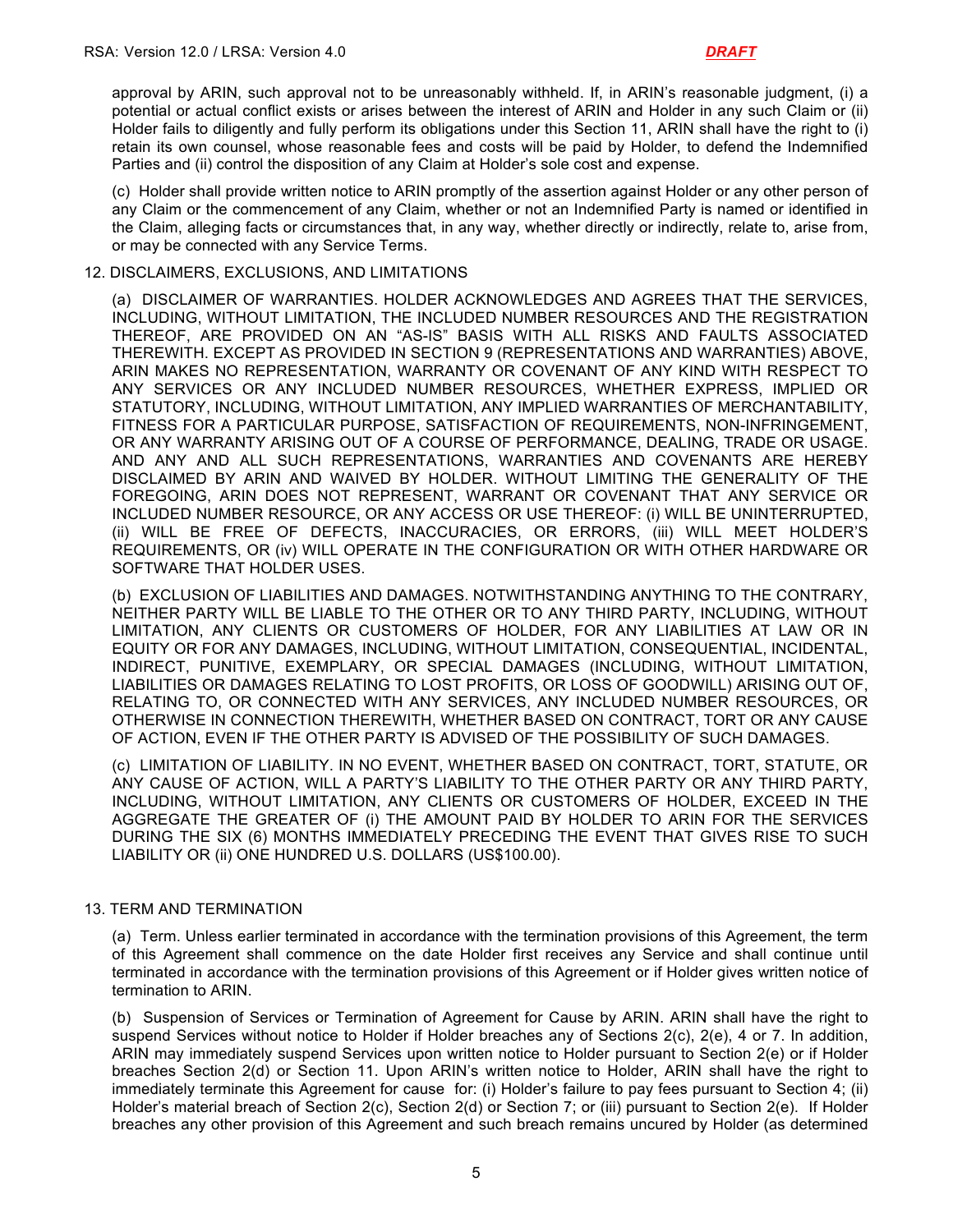by ARIN in its reasonable determination) for sixty (60) days after the date of ARIN's written notice of the breach, ARIN shall have the right to terminate this Agreement for cause. Holder may utilize Section 14(k) to dispute any ARIN termination or suspension of Services.

(c) Termination for Cause by Holder. Holder may terminate this Agreement for cause, by giving written notice thereof to ARIN, if: (i) ARIN materially breaches this Agreement and such material breach remains uncured for sixty (60) days after ARIN's receipt of written notice of the breach from Holder; (ii) ARIN refuses to provide the Services with respect to Holder's Included Number Resources, except where ARIN has stopped the Services or terminates this Agreement as permitted herein; (iii) ARIN enforces any Policy against Holder which has been applied in violation of this Agreement and does not remedy any material adverse effect caused by such action within sixty (60) days' after written notice thereof; or (iv) ARIN assesses a Maintenance Fee in violation of Section 4(a) and does not cure such violation within sixty (60) days' after written notice thereof. If ARIN formally disputes Holder's right to terminate this Agreement, ARIN shall respond in writing to Holder and may deny its actions are a breach or alternatively indicate its corrective action. Any failure of ARIN to respond to Holder in writing shall constitute a denial of the breach and create a dispute between the parties which will be resolved pursuant to Section 14(k). If the Holder still seeks to terminate this Agreement for cause after receiving a response from ARIN, it must bring action pursuant to Section 14(k), and obtain a judgment by the Arbitrator chosen for this purpose that such cause to terminate exists. If such a cause for termination is found by the Arbitrator against ARIN, this Agreement will be terminated, ARIN will be under no obligation to provide any of the Services under this Agreement, and the Included Number Resources will resume the status they had prior to this Agreement.

(d) Voluntary Termination by Holder with Return of Included Number Resources to ARIN. Holder shall have the right to terminate this Agreement at any time if it returns to ARIN, without limitation, all rights to Included Number Resources. If Holder wishes to terminate this Agreement in accordance with this Section 13(d), the Holder must submit written notice to ARIN of its intent to return, in total, all Included Number Resources, and ARIN will accept the return of the Included Number Resources thirty (30) days after such notice being provided.

(e) Effect of Termination. Except as described in Section 13(c) and 14(k), if this Agreement is terminated, then (i) ARIN will immediately revoke the Included Number Resources and otherwise cease providing the Services and will have no liability for doing so, and (ii) Holder remains liable for all fees payable to ARIN for Services rendered up to and including the date of termination.

(f) Survival. The defined terms and the following sections of this Agreement, as well as any other provision which by its nature survives termination, will survive termination of this Agreement and remain in effect: 2(e), 2(f), 4(d), 7, 10, 11, 12, 13(e), 13(f) and 14.

#### 14. GENERAL PROVISIONS

(a) Assignment.

(i) Holder may not assign or transfer, whether voluntarily or by operation of law, this Agreement or any of its rights or obligations under it, without ARIN's prior written permission, which may not be unreasonably withheld if such assignment and/or transfer is consistent with ARIN's Transfer Policies as included in the Policies. The event of any transaction (whether a merger, acquisition, or sale) in which Holder's controlling managerial and/or voting interest changes during the term of this Agreement shall be considered an assignment. Any attempt by Holder to assign or transfer this Agreement or any rights or obligations under it, other than as provided in this Section 14(a)(i), will be of no force or effect.

(ii) ARIN shall have the right to freely assign this Agreement upon written notice to Holder if ARIN is changing its corporate organization to permit a successor organization to provide the Services contemplated by this Agreement.

(b) Relationship of Parties. The relationship between the parties is and will be that of independent contractors. No joint venture, partnership, employment, agency, or similar arrangement is created between the parties. Neither party has the right or power to act for or on behalf of the other or to bind the other in any respect other than as expressly provided for in this Agreement.

(c) Entire Agreement. This Agreement and the Policies (which are hereby incorporated by reference to the extent they do not conflict with this Agreement) constitute the entire understanding between the parties and replaces and supersedes any and all prior and contemporaneous agreements and understandings, whether oral or written, express or implied, between the parties with respect to the Included Number Resources or any Services which are the subject matter of this Agreement. All other agreements between Holder and ARIN for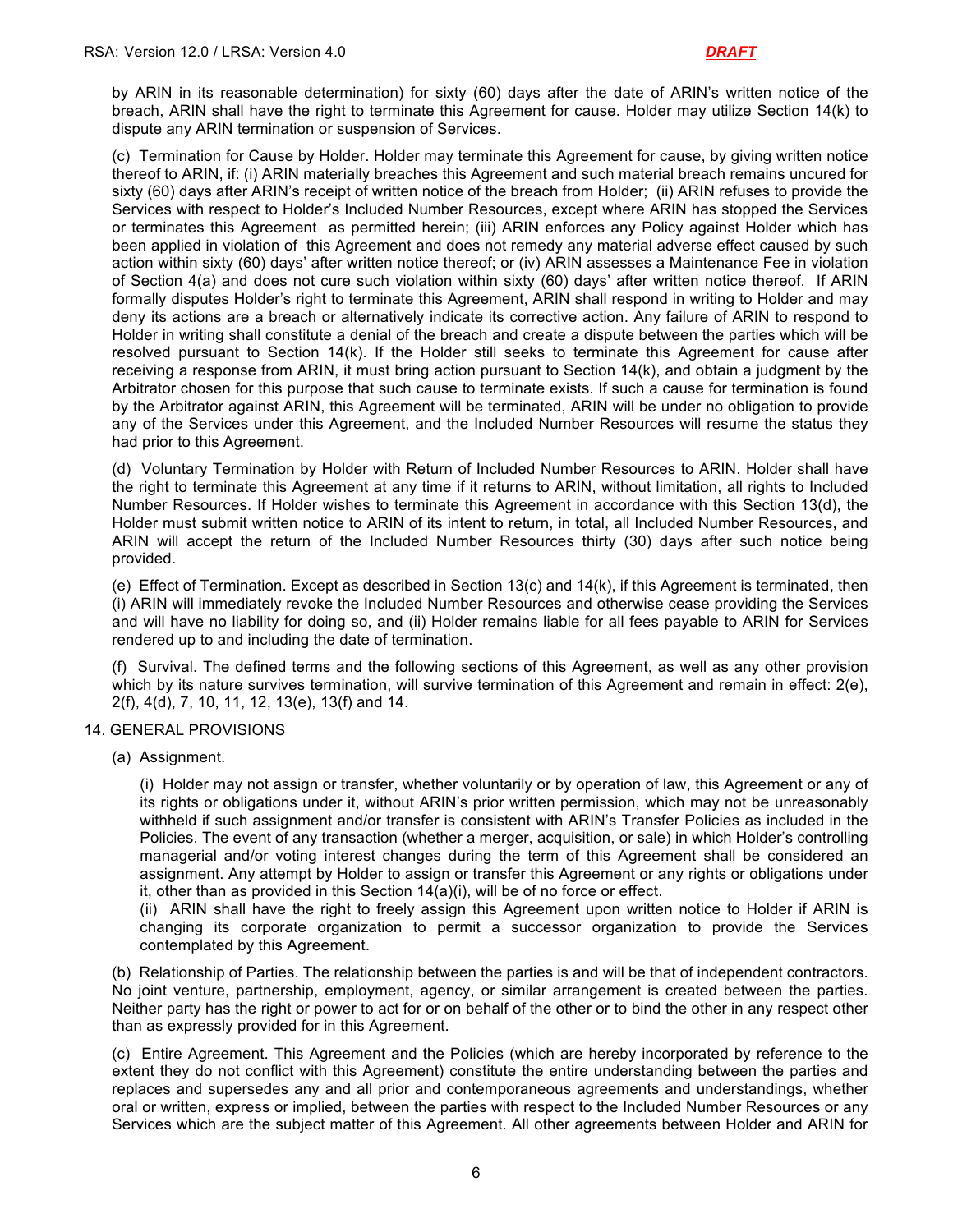number resources other than the Included Number Resources or any Services associated with such number resources, if any, remain unchanged by this Agreement.

(d) Waiver. No waiver of any provision or consent to any action under this Agreement will constitute a waiver of any other provisions or consent to any other action, nor will such waiver or consent constitute a continuing waiver or consent or commit any party to provide past or future a waiver or consent.

(e) Severability. If any provision of this Agreement is determined to be illegal, invalid, or otherwise unenforceable by a court or tribunal of competent jurisdiction, then to the extent necessary to make such provision and/or this Agreement legal, valid, or otherwise enforceable, such provision will be limited, construed, or severed and deleted from this Agreement, and the remaining portion of such provision and the remaining other provisions hereof will survive, remain in full force and effect, and continue to be binding, and will be interpreted to give effect to the intention of the parties insofar as possible.

(f) Successors and Assigns. This Agreement will be binding upon and inure to the benefit of the parties and with respect to ARIN, its successors and permitted assigns, and with respect to Holder, its permitted successors and permitted assigns.

(g) No Third-Party Rights. This Agreement is made solely for the benefit of the parties and does not, and will not, be construed to grant any rights or remedies to any other person or entity other than as expressly provided for in this Agreement.

(h) Construction. This Agreement will be construed as if it was jointly drafted by both parties and may not be construed against either one. The word "including" means "including, without limitation." The terms "herein," "hereof" and "hereunder" and other words of similar import refer to this Agreement as a whole and not to any particular article, section or other subdivision. Unless the context of this Agreement otherwise requires, words using singular or plural number also include the plural or singular number, respectively. The headings contained in this Agreement are for the purposes of convenience only and are not intended to define or limit the contents of the provisions contained therein.

(i) Written Notice. All "written notice" or notice required or permitted to be given in writing under this Agreement will be delivered to the other party by any of the following methods: (i) hand delivery, (ii) certified U.S. or international mail, return receipt requested, postage prepaid, (iii) reputable overnight courier, (iv) electronic mail, (v) electronic messaging via ARIN Online, or (vi) facsimile. If Holder gives notice to ARIN, it must use ARIN's current address, which is currently: ARIN, Attention: Financial and Legal Services Department, 3635 Concorde Parkway, Suite 200, Chantilly, VA 20151, or the following e-mail address: billing@arin.net. ARIN shall update Holder with any changes to this address by written notice pursuant to this Section. If ARIN provides notice to Holder, ARIN must use the contact information provided by Holder to ARIN during the application process or other contact information provided by Holder in accordance with the terms of this Section. All notices will be deemed received and effective as follows: (i) if by hand-delivery, on the date of delivery, (ii) if by delivery via U.S. or international mail, on the date of receipt appearing on a return receipt card, (iii) if by overnight courier, on the date receipt is confirmed by such courier service, (iv) if by electronic mail, 24 hours after the message was sent, if no "system error" or other notice of non-delivery is generated, or (v) if by electronic messaging, at the next successful login to ARIN Online by the notified contact.

(j) Force Majeure. Neither party shall be deemed in default hereunder, nor shall either party be responsible for any cessation, interruption, or delay in the performance of its obligations under this Agreement where such failure of performance is the result of any force majeure event, including, but not limited to, earthquake, flood, fire, storm, natural disaster, act of God, civil disturbances, war, terrorism, armed conflict, riots, failure of contractors or subcontractors to perform, labor strike, lockout, boycott, or acts of governmental authorities or any event similar to the foregoing (each a "Force Majeure Event"). In the event a Force Majeure Event extends for a period in excess of thirty (30) days in the aggregate and prevents a party from performing its obligations under this Agreement, the other party may, in its discretion, terminate this Agreement immediately upon written notice to the party affected by the force majeure event. If, pursuant to this force majeure provision, a party terminates this Agreement, ARIN will cease to provide Services under this Agreement and the Included Number Resources will resume the status they had prior to this Agreement.

(k) Governing Law, Jurisdiction, Venue and Dispute Resolution.

(i) This Agreement and the parties' performance under it shall be governed in all respects by, and construed in accordance with, the laws of the Commonwealth of Virginia and, as applicable, the United States of America.

(ii) In the event of any dispute(s) regarding any term or condition or provision or performance or conduct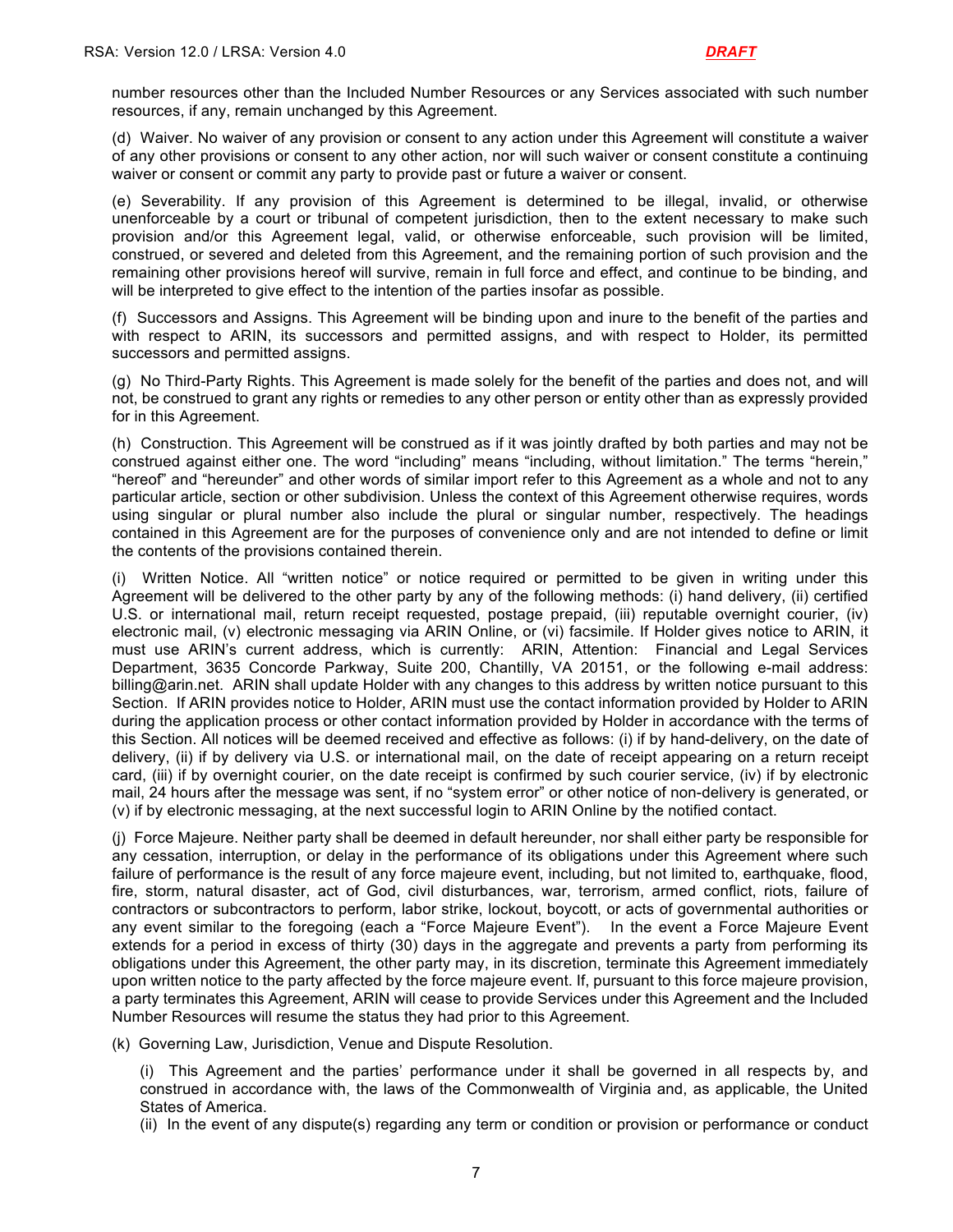arising out of or relating to this Agreement, the parties each agree to first seek resolution through cooperative settlement negotiations involving themselves or their representatives as they each deem appropriate; and, second, in the event cooperative settlement negotiations are not successful, or do not occur, within thirty (30) days after a party initiates such negotiations, the parties agree that upon the request of either party any unresolved dispute(s) shall be submitted to binding and final arbitration for resolution. If Holder's principal place of business is in the United States, such arbitration shall be held in Washington, D.C., or by agreement of both parties at any other location, in accordance with the rules of the American Arbitration Association ("AAA") then in effect. If the Holder's principal place of business is in Canada, such arbitration shall be held in Ottawa, Canada, or by agreement of both parties at any other location, in accordance with the rules of the locally prevalent equivalent of AAA arbitration rules then in effect. If Holder's principal place of business is in any country other than the United States or Canada but otherwise within ARIN's service region, such arbitration shall be held in Miami, Florida, or by agreement of both parties at any other location, in accordance with the rules of the AAA then in effect. A single arbitrator shall be selected by the parties by striking in turn from a list of arbitrators supplied by the AAA or, as applicable, the locally prevalent equivalent of AAA. Each party shall bear their own attorneys' fees, and the initiating party shall initially bear the costs of the arbitration's expenses. Any judgment upon the award rendered pursuant to the arbitration proceeding may be entered in any court having competent jurisdiction. Notwithstanding the foregoing in this Paragraph, either party may bring an action before the United States District Court for the Eastern District of Virginia or the Circuit Court for Fairfax County, Virginia for a temporary restraining order, preliminary injunction and/or other injunctive relief to seek to maintain the status quo between the parties pending resolution of the dispute(s) in accordance with the terms of this Paragraph; provided that, for a Canadian domiciled entity, such action may also be brought in the above listed US courts, the Ontario Superior Court of Justice for those domiciled in Ontario, or the equivalent court in the Canadian province where the entity is headquartered.

(iii) If Holder is part of a national, state, or local government authority whose laws or regulations strictly require that the laws of that particular jurisdiction or domicile must apply to this Agreement and ARIN is provided with written substantiation of such requirement reasonably acceptable to ARIN, this Agreement shall also be governed pursuant to such laws. If there is a dispute regarding applicability of such laws to this Agreement, it shall be resolved in accordance with Section 14(k)(ii).

(l) Subsequent Version(s). If any subsequent version(s) of the Registration Services Agreement is authorized by ARIN, the parties may choose to substitute a signed copy of the then- existing subsequent version, with all its terms, instead of this Agreement, and the Included Number Resources and other Services will then be governed by the subsequent version. The consideration for such change is the original agreement and the agreement to abide by the revised terms. There is no requirement for a Holder who has signed this Agreement to engage in any subsequent version.

(m) Expenses. Except as specifically set forth in this Agreement, the parties agree to pay their own expenses related to this Agreement.

(n) Amendment. Except as set forth in Section 1(d), no amendment of any provision of this Agreement shall be valid unless in writing and signed or authorized in writing by ARIN, which writing specifically references such as an amendment to this Agreement.

(o) Execution. This Agreement may be executed by a party's signature and copies of this Agreement so executed and delivered shall have the same force and effect as an original. This Agreement may be executed in two (2) or more counterpart signature pages, each of which shall be deemed an original, but all of which together shall constitute one and the same instrument.

[REMAINDER OF PAGE INTENTIONALLY LEFT BLANK]